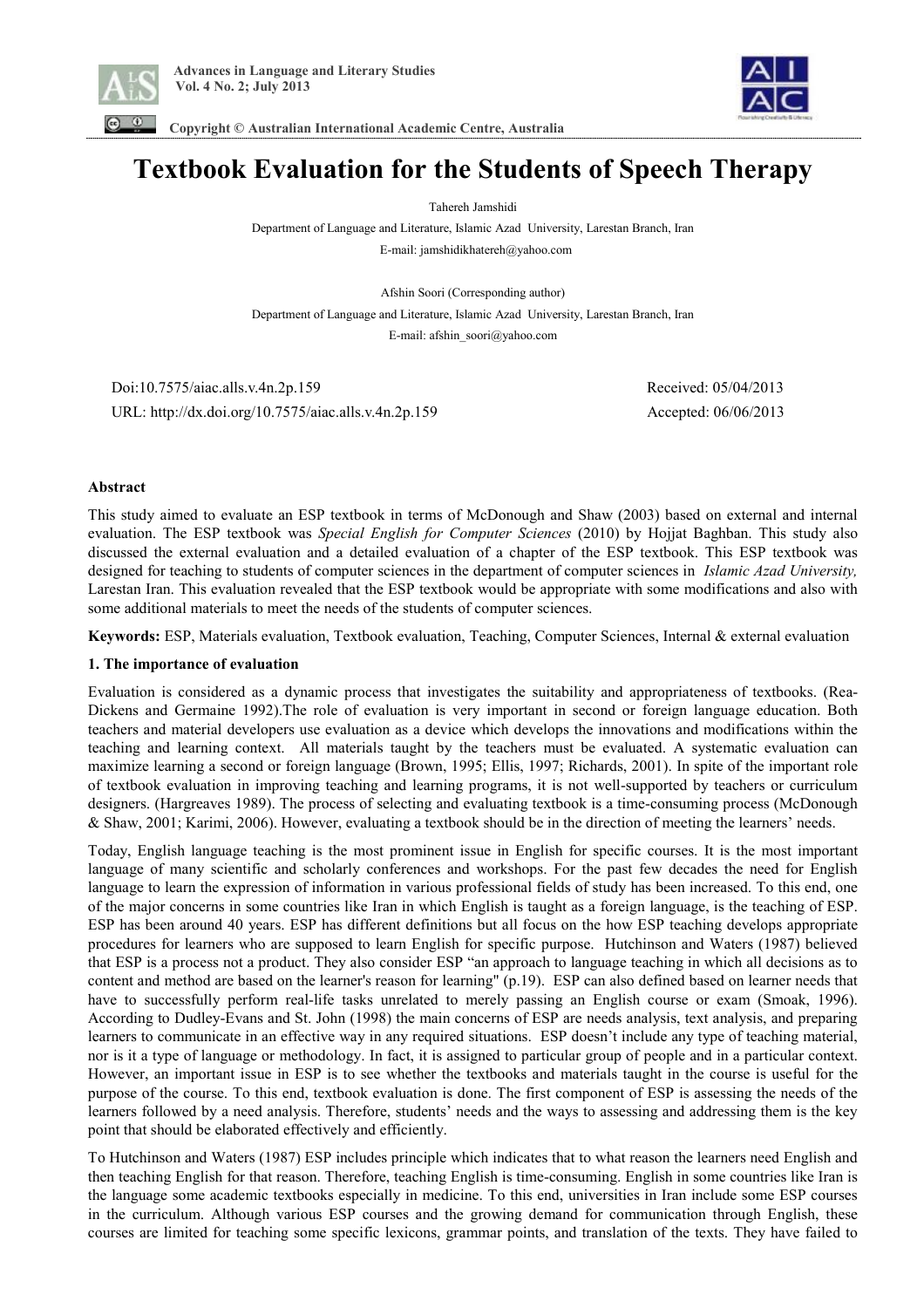#### **ALLS 4(2):159-164, 2013** 160

take into account the learners' interests and needs and they are not successful in achieving high motivation for learning among the students, and in turn, it leads to poor performance especially when they want to use English in their professions.

The publication of ESP books as one of the most prestigious areas of EFL teaching has been common from the early 1960s. However, there are a few ESP textbooks that are based on some careful research and a defined theoretical position. Therefore, the evaluation of teaching materials is a major part of a teacher's duty. To Hutchinson and Waters (1987) evaluation is a matching process, which concerns matching learners' needs to available solutions. In order to assure optimal results the evaluation process in ESP should be carefully conducted.(Allwright, 1981;McGrath, 2002). Therefore, a promising approach to a theory of ESP comes from the analysis and evaluation of ESP textbooks. All ESP activities have to be connected to a view of text.

Textbooks in any teaching context play an important role in helping teachers fulfilling their responsibilities. Regarding this issue, Riazi (2003) points out that, "textbooks play a very crucial role in the realm of language teaching and learning and are considered the next important factor in the second/foreign language classroom after the teacher." (p.52). Likewise, Hutchinson and Torres (1994) refer to the role of textbook as a universal element of teaching. They also believe that "no teaching-learning situation is complete until it has its relevant textbook" (p.315).

To O'Neil (1982) four reasons of using textbooks are as follows: (a) the textbooks shoud be designed based on the needs of the learners (b) the students should have a plan for their future learning (c) textbooks should have reasonable price and (d) appropriate textbooks should allow teachers to adapt and modify them to meet the learners' needs. According to Dudley-Evans and St John (1998) textbooks as materials can play an important role in learning situations and assist teachers with their responsibilities. They have some justifications for using textbooks a) as a source of language, b) as a learning support, c) for motivation and stimulation, and d) for reference.

The role of the textbook in the language classroom is a difficult one to be defined perfectly and exactly. Using only textbooks, from cover to cover, without any supplemental material is not the most satisfactory method for meeting students' needs. However, both teachers and students need a framework on which to build and textbooks definitely provide this. It is important that instructors strike a balance between being a slave to their texts and providing organized, objective-based instruction (Garinger 2002).

 To Hutchinson and Waters (1987) materials have six objectives: they should (1) provide a stimulus for learning, (2) help to organize teaching and learning process, (3) embody a view of the nature of language and learning, (4) reflect the nature of the learning task, (5) have a very useful function in broadening the basis of teacher training, and (6) provide models of correct and appropriate language use.

The aim of Textbooks should be compatible with the learners' needs. Based on the importance of textbooks, they should meet appropriate criteria. Cunnigsworth (1995) suggests that "careful selection is made, and that the materials selected closely reflect the aims, methods, and values of the teaching program" (p.7). Nunan (1991) observes "the selection process can be greatly facilitated by the use of systematic materials evaluation procedures which help ensure that materials are consistent with the needs and interests of the learners they are intended to serve, as well as being in harmony with institutional ideologies on the nature of language and learning" (p.209). Sheldon (1988) considered different reasons for textbook evaluation. He believed that textbook selection showed an educational decision in which there is considerable professional, financial, and even political investment. Evaluation helps teachers to become aware of the weaknesses and strengths of textbooks. To Cunningsworth (1995) and Ellis (1997) evaluation is a means of conducting action research and it can be an important component for teacher training course. They refer to different types of materials evaluation. The first one is pre-use evaluation which is related to the performance of a textbook which is examined. The second type is in-use evaluation which examines the currently used textbook. The third type is post-test evaluation in which one can decide how to improve the textbook for the future use.

Dudley-Evans and St John (1998) have a definition for evaluation as asking questions and acting on the responses. They also believe that evaluation "begins with determining what information to gather and ends with bringing about change in current activities or influencing future ones" (p.128). Two main types of evaluation are formative and summative. Most ESP practitioners should be dealing with formative evaluation which happens during a course. This kind of evaluation involves "mini-evaluations" and helps necessary modifications of the course. Summative evaluation is another type of evaluation which takes place at the end of the course or when the course is finished. Summative evaluation does not influence on the course. In fact, the usefulness of the courses and the improvement of the subsequent versions of the course or materials are evaluated through this type of evaluation.

Evaluation is also defined by Hutchinson and Waters (1987) as a process of matching needs to available solutions. They refer to four stages of evaluation process as a) defining criteria, b) subjective analysis, c) objective analysis, and d) matching. To have a best choice, they believe that different parties like teachers, students, and sponsors should be involved in the course.

Regarding different types of materials evaluation, Robinson (1991) points out that evaluation can be done by both outsiders and insiders. She has a further distinction of evaluation as process and product evaluation. Process evaluation refers to teaching and learning processes, strategies, administrative and decision-making processes, and product evaluation is related to the students' product such as examination results, and essays. By insiders she means teachers, students, and course designers. To carry out the evaluation, Robinson (1991) makes a list of tools such as questionnaires, checklists, rating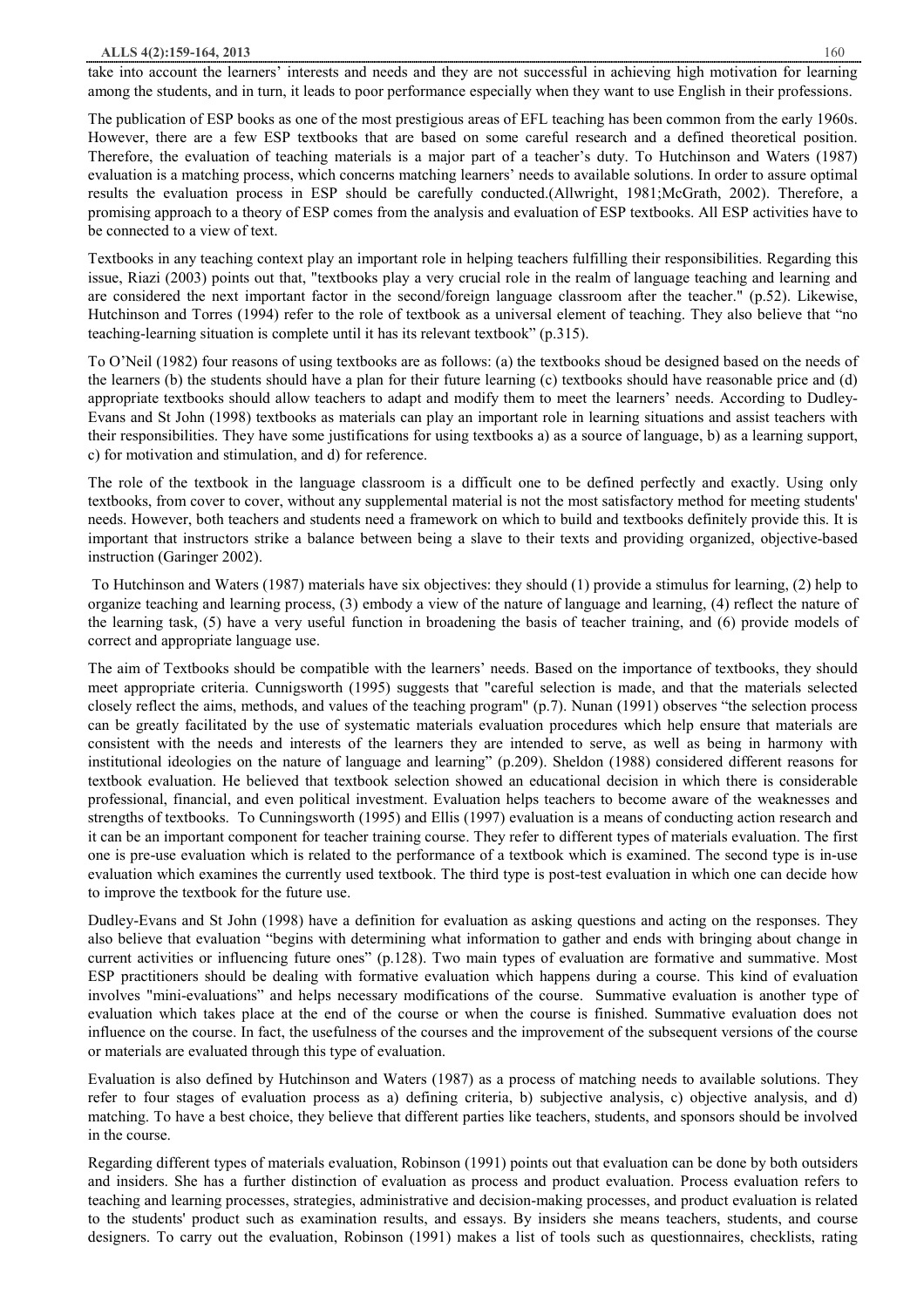#### **ALLS 4(2):159-164, 2013** 161

scales, interviews, observation, and records. Except formative and summative, Richards (2001) refers to another type of evaluation as illuminative evaluation. To Richard (2001) illuminative evaluation seeks to recognize how different aspects of the program work or are being implemented. Moreover, he suggests that illuminative evaluation seeks "to provide a deeper understanding of the processes of teaching and learning that occur in the program, without necessarily seeking to change the course in any way as a result" (p.289)

According to McDonough and Shaw (2003) textbook evaluation contains three stages. The first evaluation is external evaluation in which the materials are examines by the author or the publisher including claims based on the cover page and information in introduction and table of contents. External evaluation provides information about the intended audience, the proficiency level, the context of use, presentation and organization of materials, and authors' opinion about language and methodology, use of audio-visual materials, vocabulary list and index, cultural aspects, tests and exercises included in the book. On the other hand, in the internal evaluation some factors are examined: a) the presentation of the skills, b) the grading and sequence of the materials, c) authenticity or artificiality of the listening materials, d) authenticity or artificiality of the speaking materials, e) appropriateness of tests and materials, and f) appropriateness of the materials for different learning styles. Overall evaluation is the last stage in which usability, generalizability, adaptability, and flexibility factors are examined.

A good textbook can act as a plan or map for a teacher. Crowford (1994) point out that a textbook is very important for teachers because it can provide something to negotiate about and shows what is being done in the classroom. Riazi (2003) considers textbooks as important factors in second/foreign language classrooms.

An important issue in selecting good materials for the course is meeting the students' needs. To Dudley-Evans and St. John (1998) in a foreign language context, ESP classroom may be the only source of English. Materials can also play role in exposing learners to the language. However, the materials should be challenging and they should offer new ideas and information while being grounded in the learners' experience and knowledge; to encourage fun and creativity.

In Iran, textbooks play major role in the language practice that takes place in the classrooms. In fact, textbooks are responsible for the content of lessons, the balance of the skills taught, and the language practice the students are dealing with during class activities. Therefore, textbooks form the content and nature of teaching and learning.

According to Nooreen & Arshad (2010) materials and textbooks are responsible for shaping knowledge, attitudes and principles of the students. Teachers are the authorities who can evaluate the textbooks and evaluation is part of their work (Ansari and Babayi 2002). Sheldon (1991) points out the importance of textbook evaluation as an administrative and educational decision. Sheldon (1988) has offered several reasons for textbook evaluation. He suggests that the selection of a language textbook often signals an important administrative and educational decision.

Textbook evaluation and teacher education are two aspects of professional development that has been the aim of carrying out of the current study. This study is supposed to examine a prescribed textbook used in ESP classrooms for the students of speech therapy and provides the necessary tools in preparing learners for the transition of language skills such as reading and writing across disciplines. Also, the current study concerns the language needs of the students of speech therapy in Shiraz University of medical Sciences, Iran, and attempts to shed light on their strengths and weaknesses in English.

# **2. The current study**

To Robinson (1991) eight reasons for the underdevelopment of evaluation in ESP are the shortness of ESP courses, the time-consuming of evaluation, and feeling of no need for evaluation. In a context like Iran in which English is considered as a foreign language systematic evaluation of textbooks is not carried out and the students' needs are ignored. To this end, the researcher seeks to answer the following question: Is the ESP textbook appropriate for the students of speech therapy?

# **3. Method**

#### *3.1 Participants*

In this study, there was a population of 40 (15 males and 25 females) students of speech therapy doing an ESP course in Shiraz University of Medical Sciences. All the students were between 18 to 20 years old.

#### *3.2 Materials*

The textbook which was supposed to be evaluated was *English for the Students of Speech therapy.* Students were supposed to read the texts each session and translate them into Persian. In order to evaluate the textbook, the students were asked to complete a questionnaire with twenty items. The questionnaire was designed based on the Sheldon (1988) model of textbook evaluation. The questionnaire focused on six parts: practical concerns, materials in relation to course objective, subject matter, linguistic issues, skills and strategies, variety of tasks and activities, and the layout of materials. In order to make the questionnaire more understandable to the students, the researcher translated the items for the students. To check the reliability of the questionnaire, Cronbach's Alpha was used. To this end, the questionnaire was piloted with 30 students. In this study the obtained reliability for the questionnaire was 0.72 which was quite acceptable (De Vellis, 2003).

#### *3.3 Procedure*

The researcher of this study explained about the aim of the study and informed them of the processes they were supposed to go through. In order to anonymous, the students were also asked not to write their names on their papers. They also were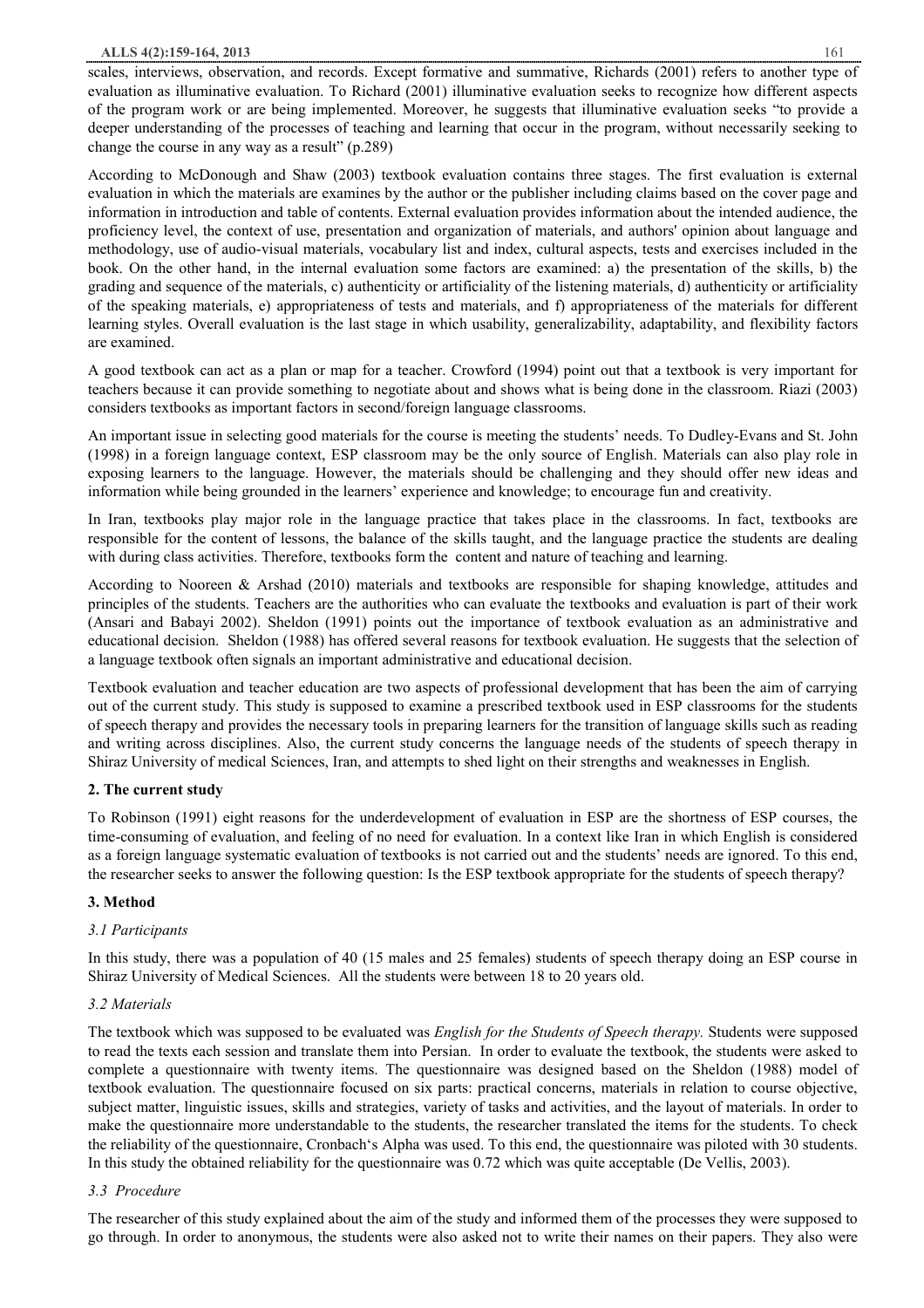# **4. Results**

The first areas to examine were practical concerns**:** question was "*To what extent is the textbook available?"* In answering the first question*,* 75% of the students selected "excellent" and 20% selected "good" and 5% selected "average". The second question was **"***To what extent can the accompanying materials be obtained in a timely manner?" 17*% of the students selected good, 30% selected average, 35% selected weak, and 18% selected very weak alternatives**.** The third question was **"***Is the text book cost effective?" 9*% of the students selected excellent, 48% selected good**,** 26% selected average, 8% selected weak, and 9% percent selected very weak alternatives.

The second area was supposed to examine the relation between course objectives and the textbook**:** the first question was "To what extent do the objectives of the textbook match the objectives of the course?" 11% of the students selected excellent, 21% selected good, 28% selected average, 31% selected weak, and 9% selected very weak option. The second question was: "To what extent does the textbook seem to be in tune with broader educational concerns?" 13% selected excellent, 23% of students selected good, 24% selected average, 21% selected weak, and 19% selected very weak option. The third question was *"To what extent is the textbook appropriate for the audience*?" 11% of the students selected excellent, 21% selected good, 20% selected average, 31% selected weak, and 17% selected very weak option.

Subject matter issue was the third area that was supposed to be evaluated. To this end, the first question was "*To what extent does the subject matter motivate and interest students*?" 7% of the students selected excellent, 18% selected good, 23% chose average, 44% selected weak, and 8% selected very weak options. The second question was "*To what extent has the ordering of by topics been arranged in a logical fashion*?" 28% selected excellent, 35% selected good, 11% selected average, 16selected weak, and 10% selected very weak options**.** The third question was "*To what extent has the content been graded according to the needs and background knowledge of the students*?" 14% of the students selected excellent, 31% selected good, 35% selected average, 14% selected weak, and 6% selected very weak alternatives.

Language issue was the next part to be evaluated. The first question was **"***To what extent does the textbook contain the basic grammatical patterns and vocabulary*?" 9% of the students selected excellent, 36% of the students selected good, 34% of the students selected average, 15% selected weak, and 6% selected very weak options**.** The second question was "*To what extent does the presentation of structure and vocabulary move from simple to difficult*?" 15% of the students selected excellent, 16% of the students selected good, 24% selected average, 30% selected weak, and 15% selected very weak options**.** The third *qu*estion was "*To what extent are the new vocabulary and structures recycled in the subsequent units for reinforcement*?" 12% of the participants selected excellent, 19% chose good, 23% chose average, 35% chose weak, and 11% selected very weak options.

Skills and strategies involved in the questionnaire were also evaluated. In this case, the first question was "*To what extent does the textbook teach the reading skill?"* 23% of students selected excellent, 19% selected good, 36% selected average, 13% chose weak, and 9% selected very weak alternatives**.** Strategies and skills: inference making, reading for the main idea, and guessing were next issues to be evaluated. As most of the students had some problems with these issues, the required information about them was obtained from interview with the students. The students believed that these skills and strategies were not considered in this textbook.

The exercises and activities were considered as the next step to be evaluated. The question was "*To what extent the exercises and activities varied enough to challenge the students*?" 45% of the students selected excellent, 30% selected good, 18% selected average, 7% selected weak, and nobody selected very weak option.

Layout of the book was the last part to be evaluated. To this end, the first question was "*To what extent does the book appear attractive*?" 8% of the students selected excellent, 14% of participants elected good, 22% of students selected average, 36% of them selected weak, and 20% selected very weak options. The second question was **"***To what extent do photographs and illustrations in the book motivate you to talk about the subject*?" The textbook did not have any photographs or illustrations related to the topics or reading passages. The following Table summarizes the results of the study.

| Criteria                                                                                | Very<br>weak | Weak | Average | Good | Excellent |
|-----------------------------------------------------------------------------------------|--------------|------|---------|------|-----------|
| To what extent is the text book available?                                              |              |      | $5\%$   | 20%  | 75%       |
| To what extent can the accompanying materials be obtained in a timely<br>manner?        | 18%          | 35%  | 30%     | 17%  |           |
| Is the text book cost effective?                                                        | 9%           | 8%   | 26%     | 48%  | 9%        |
| To what extent do the objectives of the textbook match the objectives of the<br>course? | 9%           | 31%  | 28%     | 21%  | 11%       |

Table1. The students' attitudes towards the textbook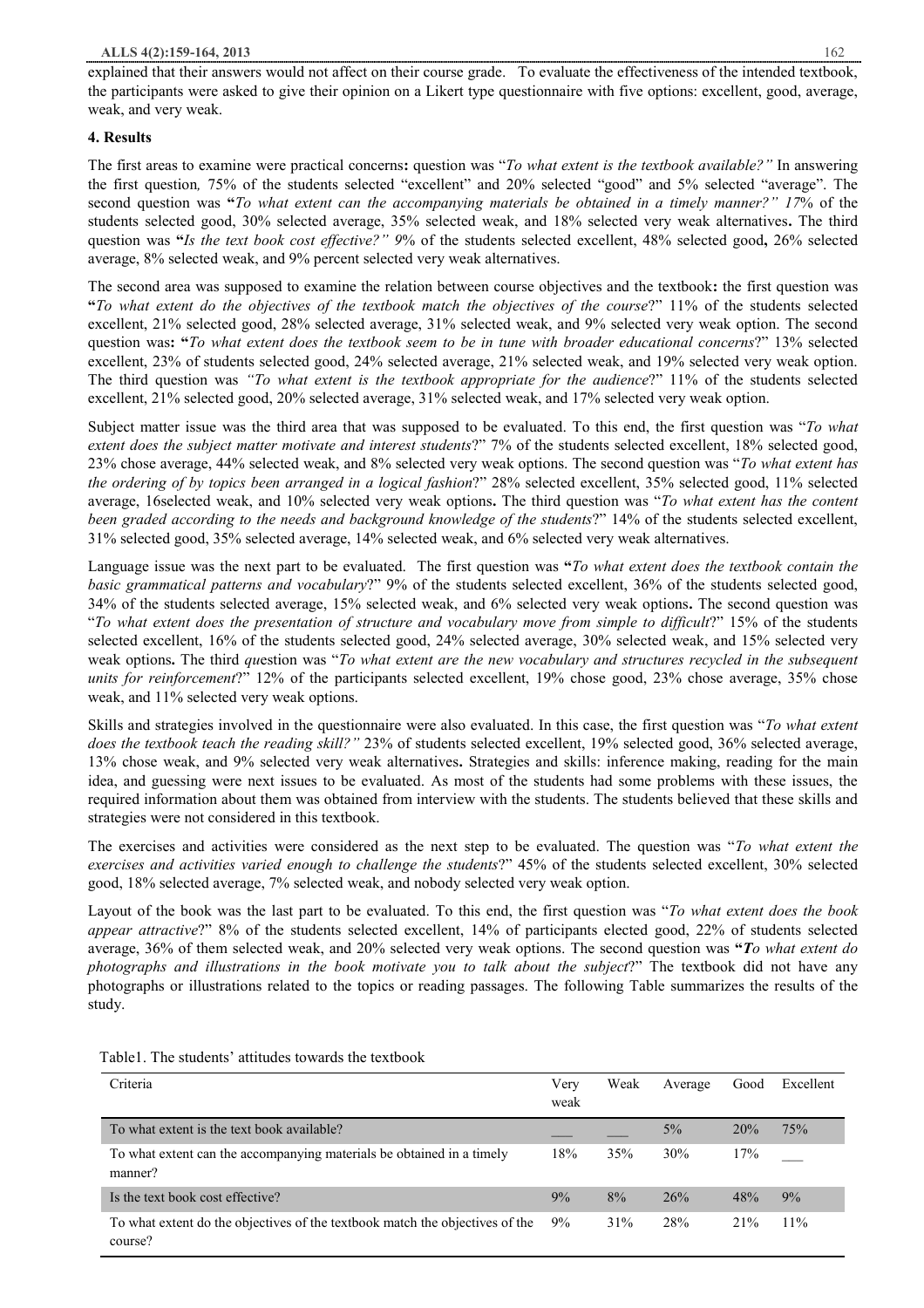| ALLS 4(2):159-164, 2013                                                                                        |        |     |     |     | 163 |
|----------------------------------------------------------------------------------------------------------------|--------|-----|-----|-----|-----|
| To what extent does the textbook seem to be in tune with broader<br>educational concerns?                      | 19%    | 21% | 24% | 23% | 13% |
| To what extent is the textbook appropriate for the audience?                                                   | 17%    | 31% | 20% | 21% | 11% |
| To what extent does the subject matter motivate and interest students?                                         | 8%     | 44% | 23% | 18% | 7%  |
| To what extent has the ordering of topics been arranged in a logical<br>fashion?                               | 10%    | 16% | 11% | 35% | 28% |
| To what extent has the content been graded according to the needs and<br>background knowledge of the students? | 6%     | 14% | 35% | 31% | 14% |
| To what extent are the new vocabulary and structures recycled in the<br>subsequent units for reinforcement     | 15%    | 30% | 24% | 16% | 15% |
| To what extent does the textbook teach the reading skill?                                                      | $11\%$ | 35% | 23% | 19% | 12% |
| To what extent the exercises and activities varied enough to challenge the<br>students?                        |        | 7%  | 18% | 30% | 45% |
| To what extent does the book appear attractive?                                                                | 20     | 36% | 22% | 14% | 8%  |

# **5. Discussion and conclusion**

As aforementioned, some major areas were investigated in the questionnaire were practical concerns, materials in relation to course objectives, exercise and activities, skills and strategies, language issues, and subject matter. As a general matter, no textbook is perfect and every textbook or teaching material has its own merits. In this case, it can be said the textbook under the evaluation was relatively suitable from cost-effectiveness, availability, and grammatical patterns and vocabulary. The main purpose of this study was to evaluate an ESP textbook in order to make suggestions for improving its quality.

Regarding the first area responses to the questionnaire indicated that supplementary materials are the main problems. With these materials the students are able to improve their English and learn the contents of the textbook better.

Referring to the second area the results of the responses to the questionnaires revealed that the purpose of the textbook was not exactly clear for the students and they didn't understand the main aims of the course.

With respect to the third area that was the subject matter issues, it can be said that the ESP textbook was not so motivating for the students. It seemed that the students were not satisfied with the topics. The responses showed that the participants were pleased with grammatical structures and vocabulary provided in the textbook. However, the logical ordering was a major defect for this ESP textbook. In this case, it can be said no logical order from simple to difficult and no recycling of the structures and vocabulary were seen. Regarding the skills and strategies, the students didn't have positive attitudes towards the ESP textbook. In general, the main aim of an ESP textbook is to teach how to read efficiently and effectively through practicing useful skills and strategies like guessing the meaning of not familiar words from the context.

An important issue in the evaluation of a textbook is related to the layout of a textbook which plays an essential role in attracting the students' attention and they can also motivate the students. Unfortunately, the textbook was not illustrated. To this end, the students were become so tired easily.

Different issues should be considered in order to make a textbook suitable for the students such as the background knowledge and the current English level of the students. However, the results of the answers to the questionnaire revealed that the book didn't have any harmony with their English proficiency. Simple vocabulary and structures should be introduced in earlier lessons and the students should not be overwhelmed with some new and difficult structures.

Exercises and activities can play the consolidating role of what the learners have learned. In fact, the exercises and activities should be in a way to encourage learners to think about the texts and use their cognitive abilities. However, this textbook lacks pedagogical tasks and some examples of such activities.

One of the drawbacks of the most ESP textbooks is that they have not been designed based on the learners' needs. In most cases, need analysis has been ignored before the starting of the course. Therefore, there is no adequate information about the students who are supposed to take the course. While writing the course, the writers do not consider the students' needs and the intended audience, which makes them follow predetermined guidelines for all courses.

ESP textbooks should make the students interested and they should be motivating for the students. To this end, a useful technique that can be arousing is using pictures, illustrations, tasks and authentic materials. The materials should contain some prediction activities, skimming and scanning exercises, and also some tasks which stimulate critical analysis and evaluation of what they have read. The content of the textbook is an important factor to be considered. Therefore, it should be connected to the learners' experience previous knowledge. An appropriate ESP textbook should include some basic and necessary grammatical structures and should also contain an adequate quantity and range of vocabulary. Moreover, correct pronunciation and correct use of English should be practiced in an ESP course.